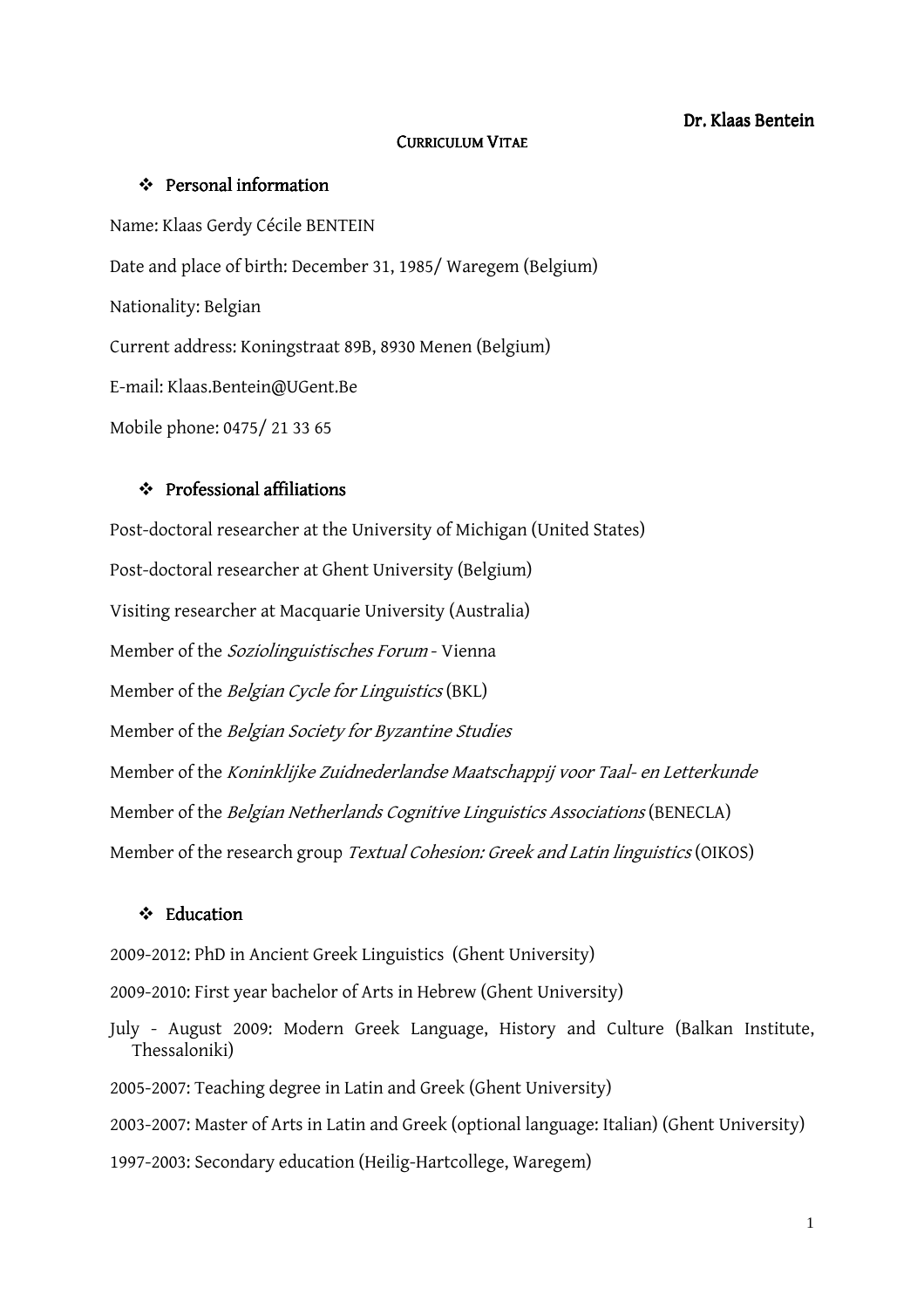### $\div$  Language proficiencies

Modern languages: Dutch, English, French, Italian, German, Modern Greek

Ancient languages: Greek, Latin, Hebrew, Coptic

### $\div$  Publications

#### -Publications in journals or books with peer review

- Bentein, K., Bernard, F., Demoen, K. & M. De Groote. 2009. Book epigrams in honour of the Church Fathers: Some inedita from the eleventh century. Greek, Roman and Byzantine Studies 49, 281-294.
- Bentein, K. 2010. Review article: L. Amenta. Perifrasi aspettuali in greco e in latino, Origini e grammaticalizzazioni. Journal of Greek Linguistics 10, 127-141.
- Bentein, K., Bernard, F., Demoen, K. & M. De Groote. 2010. New Testament book epigrams: Some new evidence from the eleventh century. Byzantinische Zeitschrift 103, 13-23.
- Bentein, K. 2011. On the construction of HAVE with passive perfect participle in Greek and Latin. Eranos 106.
- Bentein, K. 2011. *Eimi* and the adjectival participle in Ancient Greek. In: C. Cummins, C.-H. Elder, T. Godard, M. Macleod, E. Schmidt & G. Walkden (eds.), *Proceedings of the Sixth* Cambridge Postgraduate Conference in Language Research, 19-28. Cambridge: Cambridge Institute of Language Research.
- Bentein, K. 2011. Towards the identification of verbal periphrasis in Ancient Greek: A prototype analysis. Acta Classica 54, 1-25.
- Bentein, K. & F. Bernard. 2011. A cycle of epigrams in honour of the four evangelists. Scriptorium 65, 237-249.
- Bentein, K. & K. Demoen. 2011. The reader in eleventh-century book epigrams. In: K. Demoen & F. Bernard (eds.), *Giving a small taste. Poetry and its contexts in 11th-Century* Byzantium, 69-88. Oxford: Wiley-Blackwell.
- Bentein, K. 2012. The periphrastic perfect in Ancient Greek. A diachronic mental space analysis. Transactions of the Philological Society 110, 171-211.
- Bentein, K. 2012. Verbal periphrasis in Ancient Greek: A state of the art. Revue Belge de Philologie et d'Histoire 90, 5-56.
- Bentein, K., Janse, M. & J. Soltic. 2012. And the mass was praying outside: A Note on Luke 1.10. Neotestamentica 46, 1-8.
- Bentein, K. 2012. Perfect periphrases in Post-classical and Early Byzantine Greek: An ecological-evolutionary account. Journal of Greek Linguistics 12, 205-275.
- Soltic, J., Janse, M. & K. Bentein. 2012. ∆ηλώσω σοι γὰρ τὰς πράξεις (DA 1.13G): Byzantine clitic clusters between Ancient & Modern Greek. Byzantinische Zeitschrift 106, 733-42.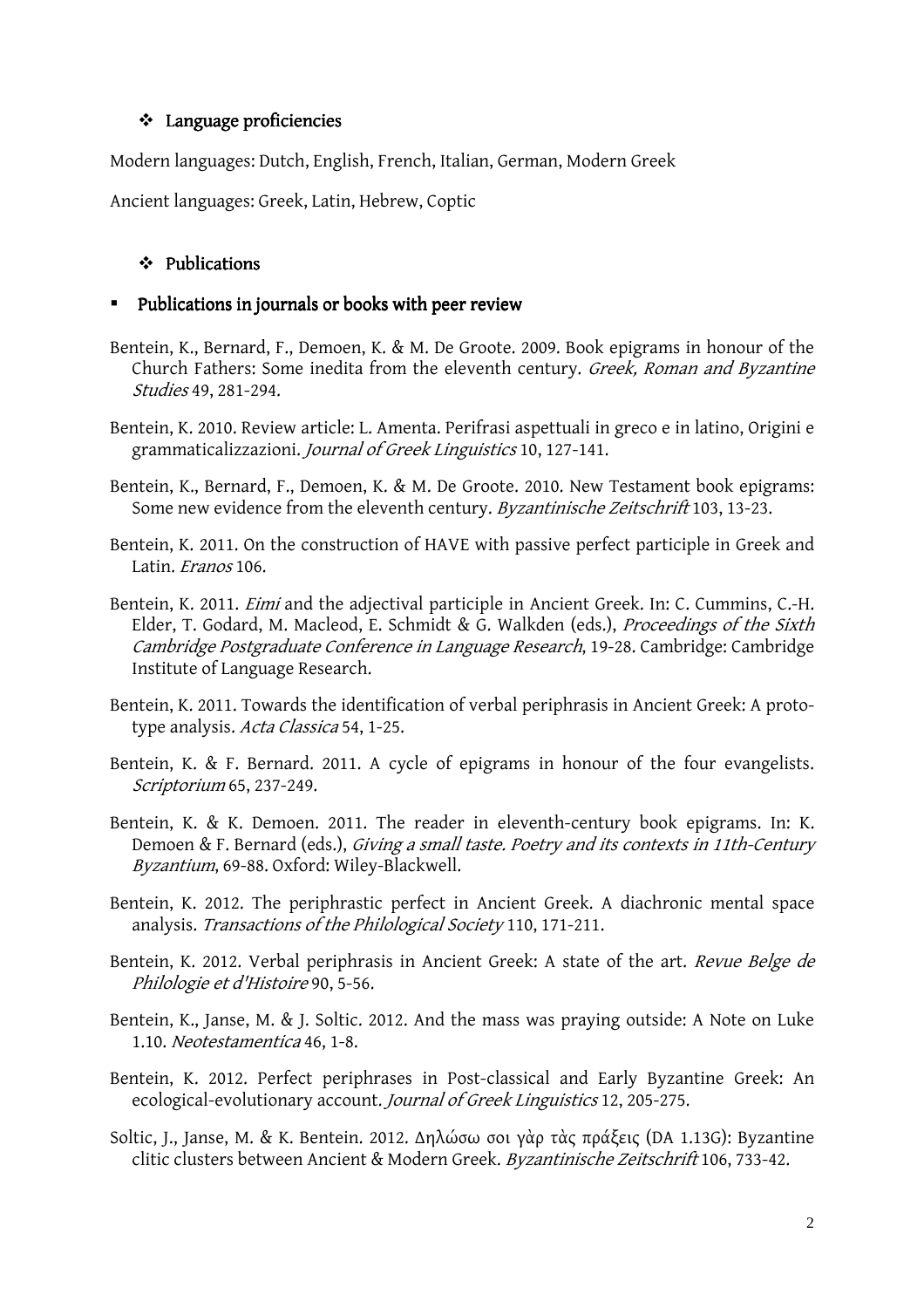- Bentein, K. 2013. PROG imperfective drift in Ancient Greek? Reconsidering eimi 'be' with present participle. Transactions of the Philological Society 111, 67-107.
- Bentein, K. 2013. On HAVE-perfects in Post-classical and Early Byzantine Greek. Emerita 81, 159-91.
- Bentein, K. 2013. The syntax of the periphrastic progressive in the Septuagint and the New Testament. Novum Testamentum 55, 168-92.
- Bentein, K. 2013. Transitivity, ecology and the emergence of verbal periphrasis in Ancient Greek. Classical Philology 108, 286-313.
- Bentein, K. 2013. Adjectival periphrasis in Ancient Greek. A cognitive analysis. Onomazein 27, 15-34.
- Bentein, K. 2013. Register and the diachrony of Post-classical and Early Byzantine Greek. Revue Belge de Philologie et d'Histoire 91, 5-44.
- Bentein, K. 2013. Adjectival periphrasis in Ancient Greek: The categorial status of the participle. Acta Classica 56, 1-28.
- Bentein, K. 2013. De opkomst van werkwoordelijke omschrijving met HEBBEN en ZIJN in het Oudgrieks. Handelingen van de Koninklijke Zuidnederlandse Maatschappij voor Taal- en Letterkunde en Geschiedenis 67, 211-21.
- Bentein, K. 2014. Perfect. In: G. Giannakis, V. Bubenik, E. Crespo, C. Golston, A. Lianeri, S. Luraghi & S. Matthaios (eds.), *Encyclopedia of Ancient Greek language and linguistics*. Brill: Leiden. In press.
- Bentein, K. 2014. Tense and aspect from Hellenistic to Early Byzantine Greek. In: G. Giannakis, V. Bubenik, E. Crespo, C. Golston, A. Lianeri, S. Luraghi & S. Matthaios (eds.), Encyclopedia of Ancient Greek language and linguistics. Brill: Leiden. In press.
- Bentein, K. 2014. Pronouns. In: G. Giannakis, V. Bubenik, E. Crespo, C. Golston, A. Lianeri, S. Luraghi & S. Matthaios (eds.), *Encyclopedia of Ancient Greek language and linguistics*. Brill: Leiden. In press.
- Bentein, K. 2015. The Greek of the Fathers. In: K. Perry (ed.), The Wiley-Blackwell companion to Patristics. Oxford: Wiley-Blackwell.
- Bentein, K. 2015. Aspectual choice with verba dicendi in Herodotus' Histories. Emerita 83, 221-45.
- Bentein, K. 2015. The Greek documentary papyri as a linguistically heterogeneous corpus: The case of the katochoi of the Sarapeion-archive. Classical World 108, 461-84.
- Bentein, K. 2015. Particle-usage in documentary papyri (I IV AD). An integrated, sociolinguistically-informed approach. Greek, Roman and Byzantine Studies 55, 721-753.
- Bentein, K. 2015. Minor complementation patterns in Post-classical Greek (I VI AD). A socio-historical analysis of a corpus of documentary papyri. Symbolae Osloenses 89, 104-147.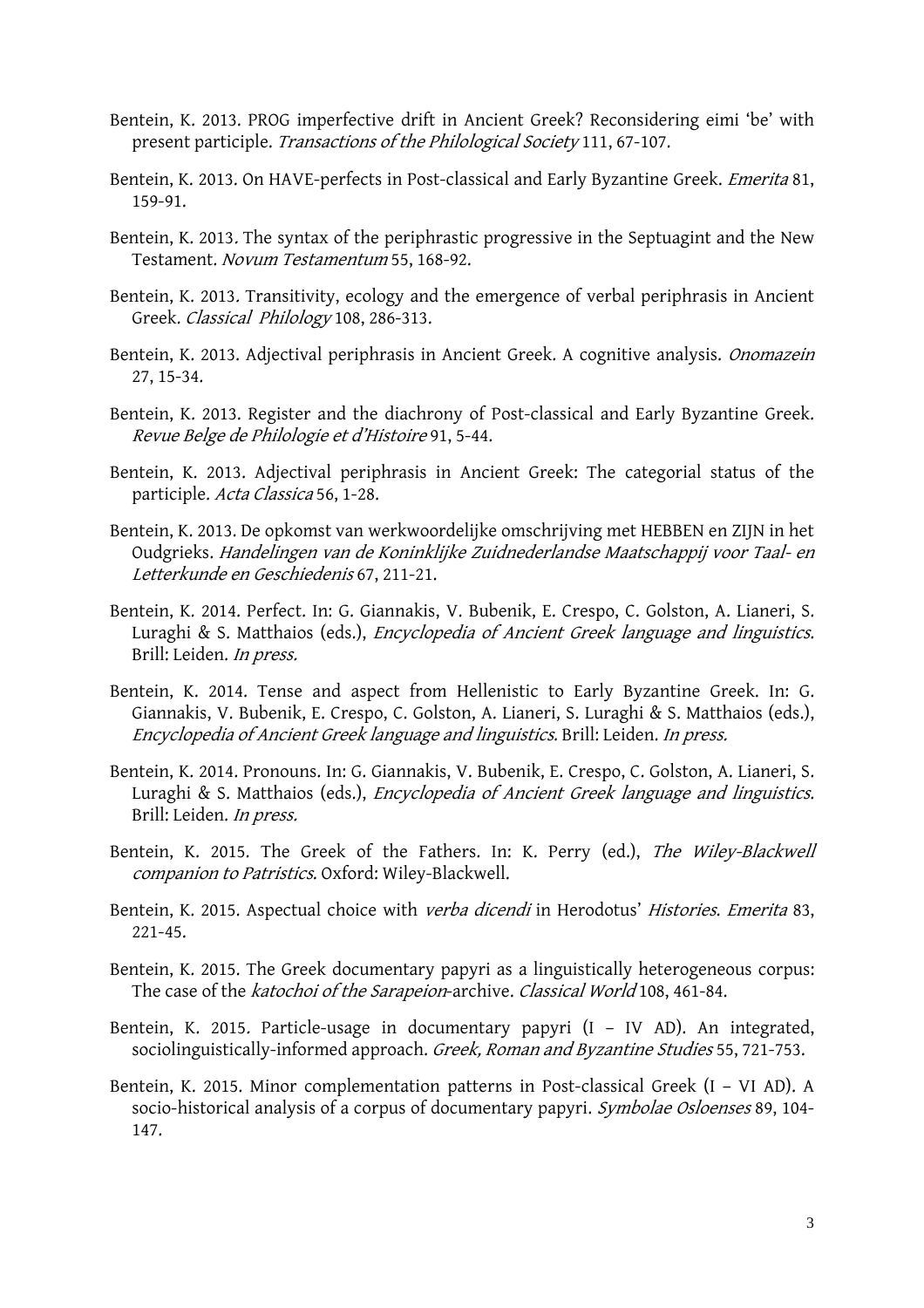- Bentein, K. 2015. Politeness in pronouns: Third person reference in Byzantine documentary papyri. Philologus 159.
- Bentein, K. 2016. Aspectual choice and the presentation of Narrative. An application to Herodotus' Histories. Glotta 92, 24-55.
- Bentein, K., Janse, M. & J. Soltic. 2016. Introduction. In: K. Bentein, M. Janse & J. Soltic (eds.), Linguistic variation and change: Tense-aspect-modality in Ancient Greek. Leiden: Brill.
- Bentein, K. 2016. διό, διὰ τοῦτο, ὅθεν, τοίνυν, οὖν, or rather asyndeton? Inferential expressions and their social value in Greek official petitions (I – IV AD). Acta Classica.
- Bentein, K. 2016. ἔγραψέ μοι γάρ ... τὰ νῦν οὖν γράφω σοι. οὖν and γάρ as inferential and elaborative discourse markers in Greek papyrus letters (I - IV AD). Revue Belge de Philologie et d'Histoire.
- Bentein, K. Forthc. Towards a socio-historical analysis of Ancient Greek? Some problems and prospects. In: E. Trapp & A. Cuomo (eds.), BYZANTIOΣ: Studies in Byzantine history and civilization. Leuven: Brepols.
- Bentein, K. Forthc. Μέν in the Roman and Byzantine papyri. Syntax, semantics and pragmatics. In: T.V. Evans (ed.), The vocabulary of the Zenon archive and the language of the Greek papyri. Oxford: OUP.

#### -Books

- Bentein, K. 2012. Verbal periphrasis in Ancient Greek. Cognitive and diachronic studies. Ghent: Ghent University, Faculty of Arts & Philosophy, Department of Linguistics.
- Bentein, K., Janse, M. & J. Soltic. eds. 2016. Linguistic variation and change: Tense-aspectmodality in Ancient Greek. Leiden: Brill.
- Bentein, K. 2016. Verbal periphrasis in Ancient Greek: HAVE- and BE-constructions. Oxford: Oxford University Press.
- " Publications in journals or books without peer review
- Bentein, K. 2011. Ancient Greek and the category of verbal periphrasis. *Proceedings of the* Second Patras International Conference of Graduate Students in Linguistics. Patras: University of Patras.
- Bentein, K. 2011. Reconsidering the Ancient Greek periphrastic perfect. A cognitive and diachronic analysis. Proceedings of the 6th Athens Postgraduate Conference. Athens: University of Athens.

# **-** Reviews and other

- Bentein, K. 2010. Review: E. Trapp & S. Schönauer (eds.), Lexicologica Byzantina. Beiträge zum Kolloquium zur byzantinischen Lexikographie. L'Antiquité Classique 79, 430-432.
- Bentein, K. 2010. Review: P. Bringel, Sophrone de Jérusalem. Panégyrique des saints Cyr et Jean. Réédition et traduction d'après de nouveaux manuscrits. Byzantion 80, 541-542.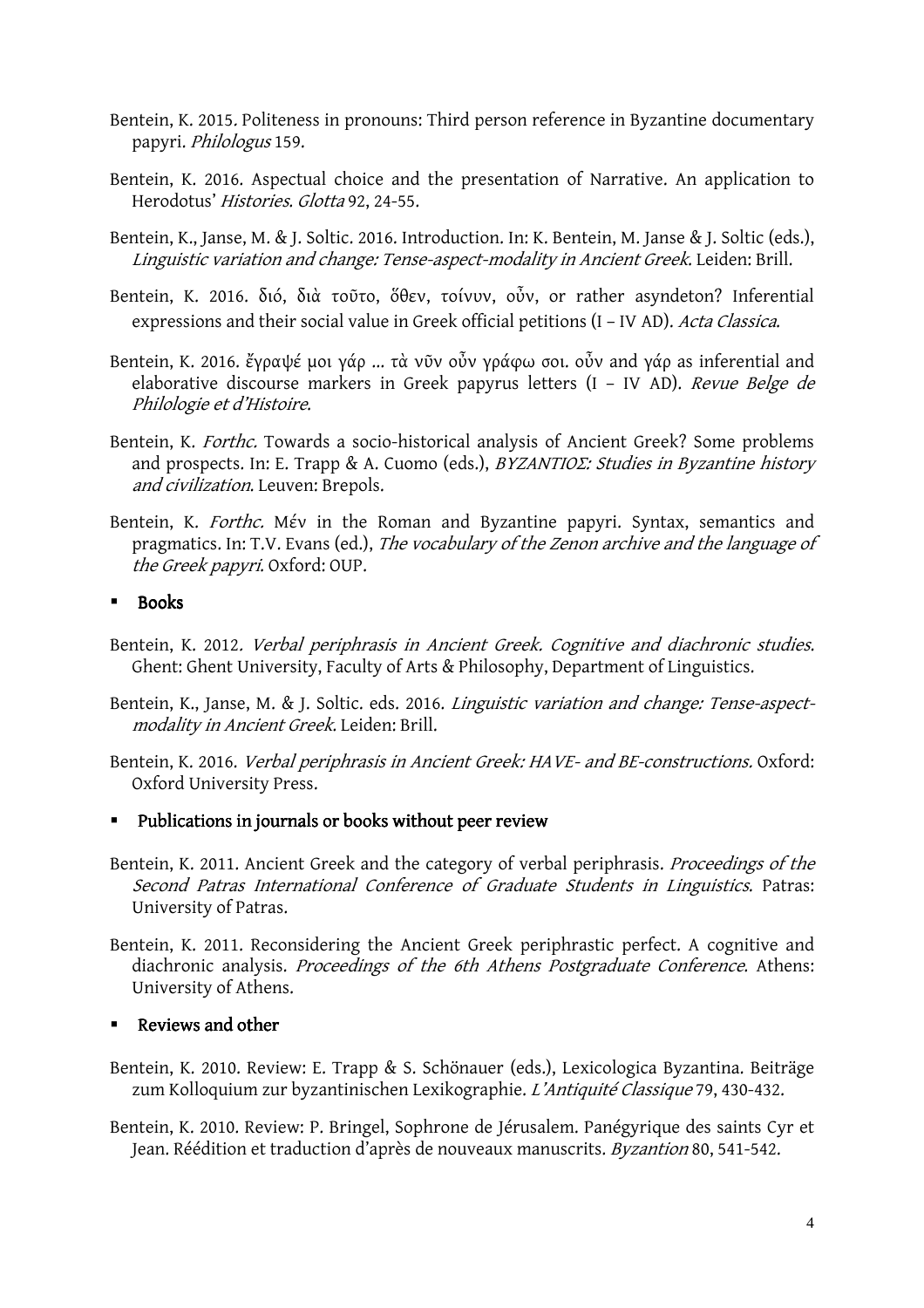- Bentein, K. 2011. Review: E. Kessler, Introduction to Jewish-Christian relations. Byzantion 81, 495.
- Bentein, K. 2012. Review: J. Liebeschuetz, Clerics between desert and empire. *Byzantion* 82, 536-537.
- Bentein, K. 2013. Verbal periphrasis in Ancient Greek: Cognitive and diachronic studies. Dissertation summary. Mnemosyne 66.
- Bentein, K. 2013. Review: L.M. Fields, An anonymous dialog with a Jew. Introduction, translation and notes. Byzantion 83. In press.
- Bentein, K. 2013. Review: S. Efthymiadis (ed.), The Ashgate research companion to Byzantine hagiography. Volume I: Periods and places. Byzantion 83. In press.
- Bentein, K. 2014. Review: V. PUECH, Constantin. Le premier empereur chrétien. Byzantion 84. In press.
- Bentein, K. 2015. Review: W. Ceran, Artisans et commerçants à Antioche et leur rang social (seconde moitié du IVe siècle de notre ère). Byzantinion 85. In press .

### Talks

- Bentein, K. & K. Demoen. A corpus of Byzantine eleventh-century book epigrams. Paper presented at the international conference Giving a Small Taste. Poetry and its Contexts in 11th-century Byzantium (Ghent, December 12-13, 2008).
- Bentein, K. Verbal periphrasis in Ancient Greek. Paper presented at the Second Patras International Conference of Graduate Students in Linguistics (Patras, June 4-6, 2010).
- Bentein, K. Adjectival periphrasis in Ancient Greek. Paper presented at the *Sixth Cambridge* Postgraduate Conference in Language Research (Cambridge, December 7-8, 2010).
- Bentein, K. Adjectivale perifrases in het Oudgrieks. Paper presented at Hellenistendag (Nijmegen, January 28, 2011).
- Bentein, K. Cognitive Grammar and the analysis of verbal periphrasis in Ancient Greek. Paper presented at the international conference Linguistics and Classical Languages (Rome, February 17-19, 2011).
- Bentein, K. Reconsidering the Ancient Greek periphrastic perfect. A cognitive and diachronic analysis. Paper presented at the Sixth Athens Postgraduate Conference (Athens, May 13-15, 2011).
- Bentein, K. Convergences in the development of εἰμί with present and perfect participle. Paper presented at the Seventh International Colloquium on Ancient Greek Linguistics (Ghent, September 21-23, 2011).
- Bentein, K. De diachronie van het Oudgriekse perifrastische perfectum. Paper presented at the meeting of the OIKOS-research group 'Textual Cohesion: Greek and Latin Linguistics' (Katwijk, December 2-3, 2011).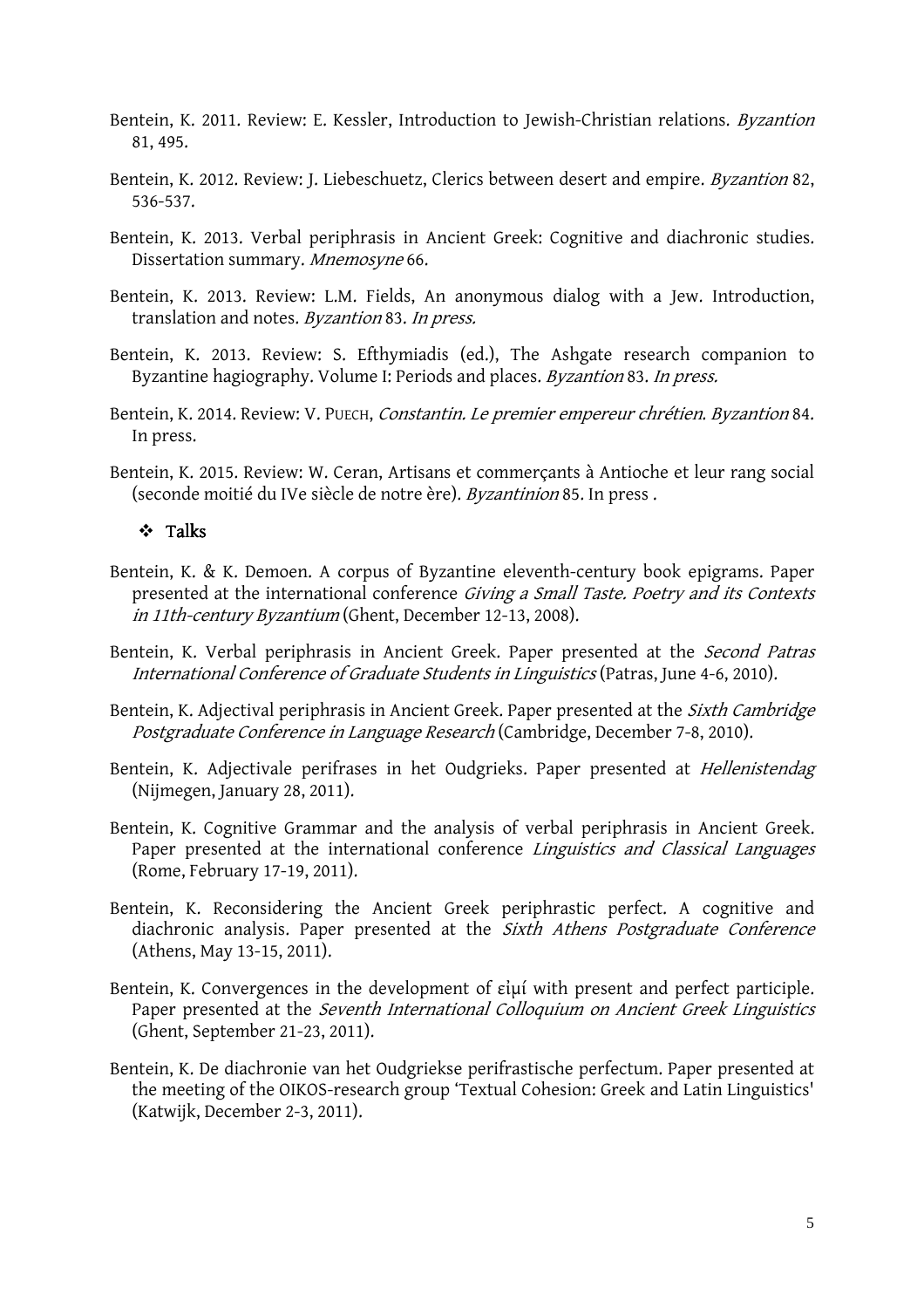- Bentein, K. Towards a register-based diachronic linguistics? The case of verbal periphrasis in Ancient Greek. Macquarie University Ancient History Research Seminar (Macquarie, May 4, 2012).
- Bentein, K. The papyri as a source for diachronic linguistic research. The case of verbal periphrasis. Paper presented at the Contact Forum The Vocabulary of the Zenon Archive and the Language of the Greek Papyri (Brussels, September 11-2, 2012)
- Bentein, K. Perfect periphrases in Post-classical and Early Byzantine Greek: An evolutionary approach. Paper presented at the Fifth International Conference of the German Cognitive Linguistics Association (Freiburg, October 10-12, 2012).
- Bentein, K. Transitiviteit, ecologie en de opkomst van werkwoordelijke omschrijving met ZIJN en HEBBEN in het Oudgrieks. Paper presented at the Meeting of the Koninklijke Zuid-Nederlandse Maatschappij voor Taal-, Letterkunde en Geschiedenis (Ghent, October 20, 2012).
- Bentein, K. De opkomst van werkwoordelijke omschrijving in het Oudgrieks. Lingforum lunchlezing (Ghent, December 14, 2012).
- Bentein, K. Transitivity, ecology and the emergence of verbal periphrasis in Ancient Greek. Paper presented at the *Classical Association Annual Conference* 2013 (Reading, April 3-6, 2013).
- Bentein, K. Towards a socio-historical investigation of the Greek documentary papyri (I VI AD). Paper presented at the *Historical Linguistics Discussion Group* (Ann Arbor, April 16, 2014).
- Bentein, K. Towards a soio-historical analysis of Ancient Greek? Some problems and prospects. Paper presented at the conference A Sociolinguistic Approach to Late Byzantine History Writing (Vienna, September 2, 2014).
- Bentein, K. Minor complementation patterns in Post-classical Greek (I VI AD). Paper presented at the Hitches in Historical Linguistics (HiHiLi2) conference (Ghent, March 17, 2015).
- Bentein, K. Politeness in pronouns. Third-person reference in Byzantine documentary papyri. Paper presented at the *First Colloquium on Ancient Greek Linguistics* (Rome, March 24 2015).
- Bentein, K. Particle-usage in Post-classical documentary papyri (I IV AD). An integrated, socio-linguistically informed approach. Paper presented at the *Classical Association* Annual Conference (Bristol, April 12, 2015).
- Bentein, K. Between tradition and innovation. The archive of Basil the Pagarch (VIII AD). Paper presented at the conference *The Language(s) of the Papyrus Archives* (Ghent, September 18, 2015).

## $\div$  Scholarships

Post-doctoral fellowship, 'Linguistic variation in the Greek documentary papyri (I – VI AD). A socio-historical investigation' (2013-2016), awarded by the Fund for Scientific Research (Flanders).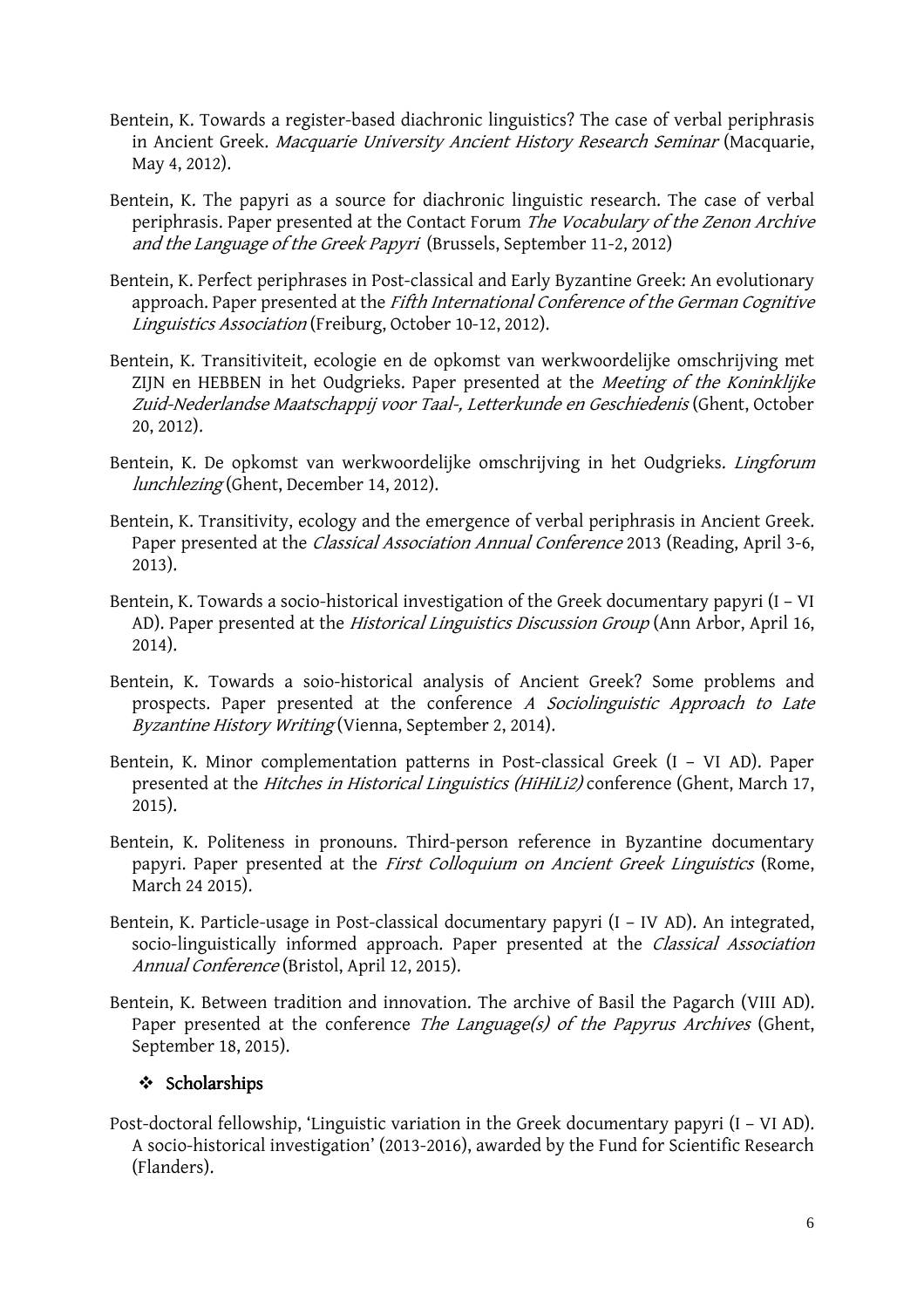- Post-doctoral fellowship, 'Language as social practice. The Greek documentary papyri from Karanis' (2013-2014), awarded by the Belgian American Educational Foundation (Francqui Foundation).
- Travel grant for the Fifth International Conference of the German Cognitive Linguistics Association (Freiburg, October 10-12, 2012), awarded by the Fund for Scientific Research (Flanders).
- Travel grant for a long stay abroad (Macquarie University, March 15 May 15, 2012), awarded by the Fund for Scientific Research (Flanders).
- Travel grant for the international conference *Linguistics and Classical Languages* (Rome, February 17-19, 2011), awarded by the Fund for Scientific Research (Flanders).
- Travel grant for the Second Patras International Conference of Graduate Students in Linguistics (Patras, June 4-6, 2010), awarded by the Fund for Scientific Research (Flanders).
- PhD fellowship 'Verbal periphrases in Greek. Constructions and grammaticalization' (2009- 2013), awarded by the Special Research Fund at Ghent University.
- Scholarship for the summer school The interpretation of Byzantine documents: Techniques and methods (Drama, July 6-14, 2009), awarded by the Center of Byzantine Studies of the Ecole des Hautes Etudes en Sciences Sociales and the Center of Byzantine Studies of the University of Thessaloniki.
- Dehousse scholarship "Byzantine Eleventh-Century Book Epigrams" (2007-2008), awarded by the Fund for Scientific Research (Flanders).

# ❖ Teaching

2015-2016: Reading Ancient Greek texts (Plato, Symposium), second year bachelor of Arts at Ghent University.

2014-2015: Reading Ancient Greek texts (Plato, Symposium), second year bachelor of Arts at Ghent University.

2012-13: Reading Ancient Greek texts (Herodotus, Histories), second year bachelor of Arts at Ghent University.

2010-11: Ancient Greek: Language acquisition, first year bachelor of Arts at Ghent University.

2009-10: Ancient Greek: Language acquisition, first year bachelor of Arts at Ghent University.

2008-2009: Latin and Greek in secondary education (Lyceum, Ypres).

# Member of PhD committee

Delphine Nachtergaele, The formulaic language of the Greek private papyrus letters (September 2015)